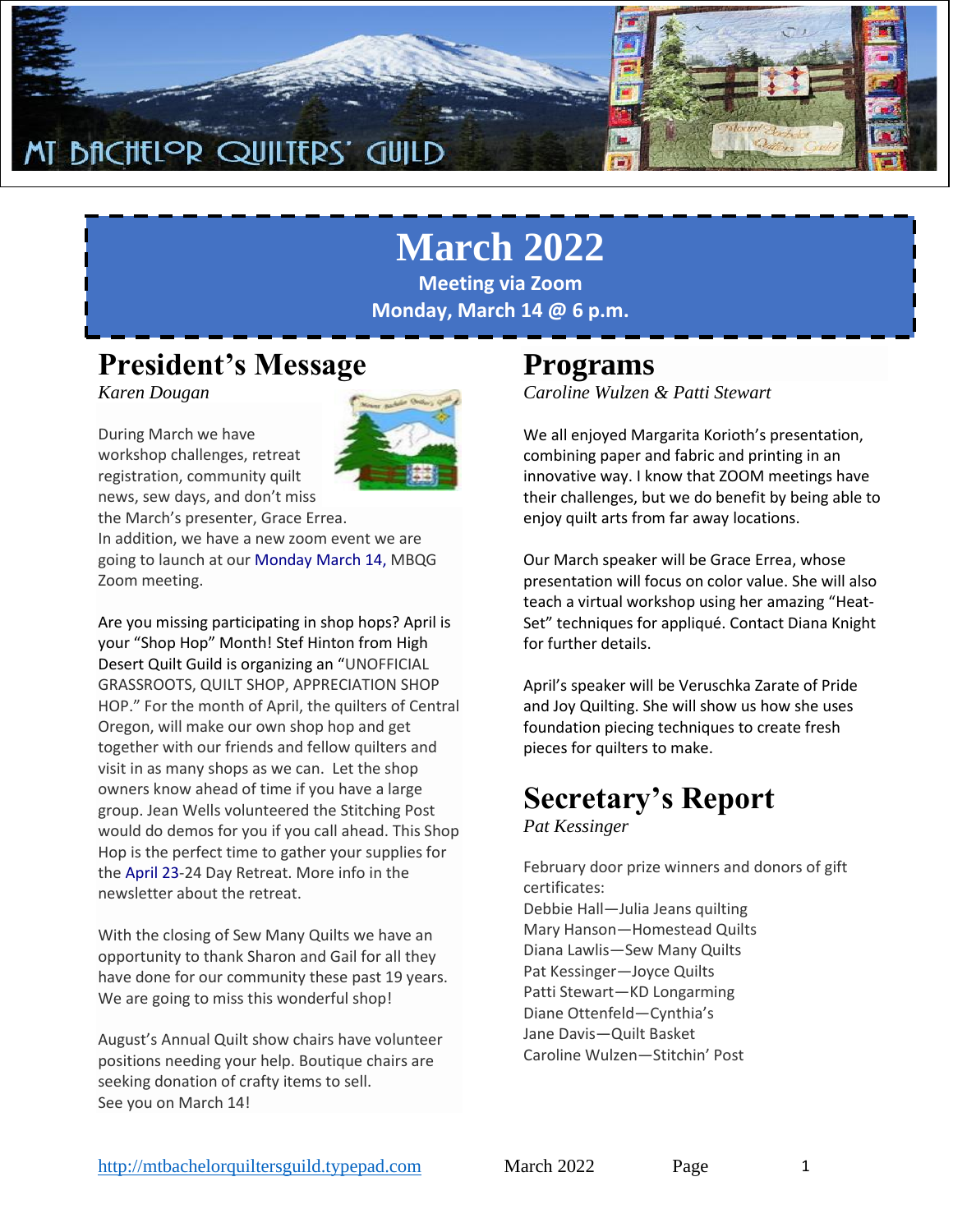

### **Treasurer**

*Susan Mondry*

| Checking Account 1/24/22 \$12,643.21 |
|--------------------------------------|
| \$1,215.84                           |
| \$1,625.00                           |
| \$12,234.05                          |
|                                      |

We had 2 large (budgeted) expenses this month, deposit to Bend Parks and Rec and purchase of batting for Community Quilts. The income came from membership, workshops, and the retreat. We could use ONE more member to help with our 2021 Audit Committee. Jane D., Lynn H., Debbie H., and I will be meeting near the beginning of March to complete the Audit. Can you help us? Contact me if you can help for about 2 hours:)

### **Membership Committee**

*Linda Fisher-Berlanga*

Your membership committee is still gladly taking renewals and new memberships!

You can download the membership form on the MBQG website. Then mail it to the address on the form. Dues are \$45/year if paid by check. If paying by PayPal the dues are \$46.50.

The mailing address is the guild PO Box: Mt. Bachelor Quilters' Guild, Membership, PO Box 1253, Bend, OR. 97709-1253 Thank you!

Any questions please let me know! I can be reached at 541.419.1946 (phone or text) or via email: [linfishber@aol.com](mailto:linfishber@aol.com)

# **MBQG Boutique**

*Diane Ottenfeld and Barb Fortman* 

In August MBQG hosts the Quilt Show in the Park. A big part of the show, and a huge money maker for the Guild is the Boutique. Every year we receive donations of crafted items that we price and sell. Successful items in the past have been table runners, placemats, potholders, microwave cozies, baskets, purses, and dog collars. This year we would like to encourage members to make ANY kind of fiber art project- not just sewing. We have lots of knitters, crocheters, and painters out there. Please bring your donation items to Community Quilts at the Nativity Lutheran Church on Wednesdays from 10-1:30, or call one of us for a pick up.

As incentive and encouragement to make donatable items for the Boutique, several "classes" will be held free of charge, except for the cost of supplies needed. The first class will be rope bowls, taught by Barb Fortman. The class will be held Thursday March  $10^{th}$  from 10 a.m.-1:30 p.m. at Nativity Lutheran. Also, if you have something you would like to teach – the Church can be made available for you as well. If you are interested in learning this addictive craft, or are interested in teaching a skill, please contact Barb Fortman. Email: [bmyersfortman@gmail.com.](mailto:bmyersfortman@gmail.com) Text: 541-668- 1468.

Lastly, I will mention that we are in need of one or two folding laundry drying racks. If you have one that you don't use and would like to donate it to us, we can come and get it from you.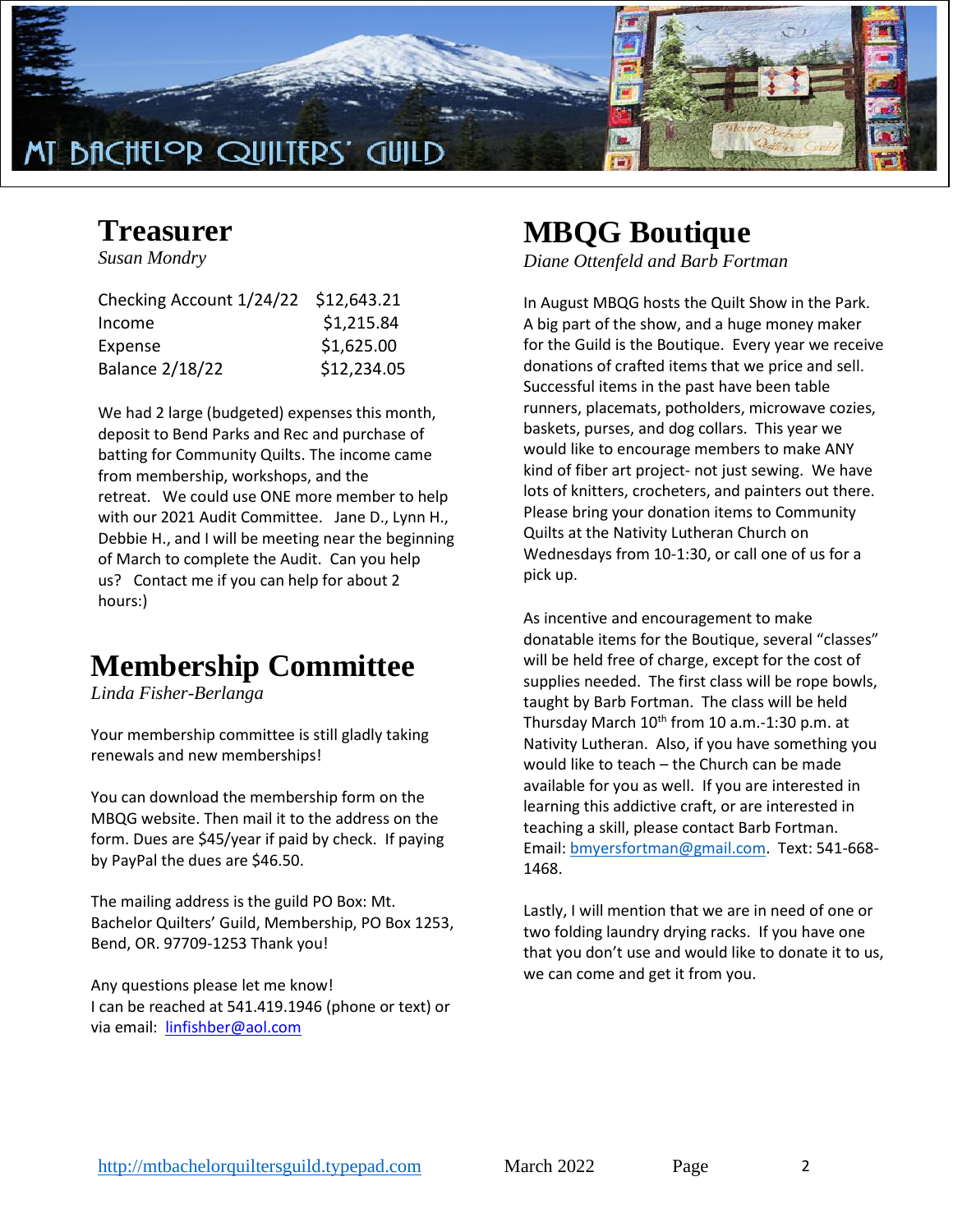

### **Community Quilts**

*Barb Fortman, Joyce Andrew, Lizbeth Cattle, Jane Davis*

**Thank You Bev Piper!**





After 9 years of service to Community Quilts making quilt "kits" for newcomers or for anyone that "just doesn't have anything they are currently working on," Bev Piper has decided to retire from this

position. Bev maintained the kits so there was always one for the taking for anyone that wanted one including non-members. She provided kits at the MBQG meetings as well. Thank you, Bev, for 9 years of great service. She is succeeded by Barb Fortman. Bev, you will be a hard act to follow!

### **QUILT KITS**:

On March  $2^{nd}$  we will release the  $1^{st}$  Community Quilts "Challenge" kits for 2022. The challenge has been to rid the storage unit of 1-1/2 tubs full of 5" charm squares!! Barb Fortman, Robin Prigin, and Joyce Andrew have compiled 26 kits of various sizes and patterns, including 2 twin bed kits, that will be ready to pick up at the Church on March 2<sup>nd</sup> and March 9<sup>th</sup>.

**WEEKLY MEETINGS**: Community Quilts meets on Wednesdays, 10:00-1:30 PM at Nativity Lutheran Church, 60850 Brosterhous Rd. Bring a lunch and drink. Masks are required. All guild members and non- members are welcome. Fabrics and/or quilt kits are provided for your quilt top. We provide batting and backing to complete your project for donation to our community charities. If you want to hand in a completed quilt, please do so at any of the Wednesday CQ meetings at the Church.

# **Community Food Drive**

*Joyce Andrew*

The Nativity Lutheran Food Pantry continues to distribute 90 to 100 lbs. of food to approximately 100 families every month. The donations from our Guild help the Food Pantry in this important work. The Food Pantry thanks you for your generous donations to this cause. Our donations are collected at the Wednesday meetings, guild meetings, and from members who send checks directly to the church.

## **2022 Challenge Quilts**

*Cindy O'Neal*

The theme for our 2022 challenge is "The Music of the Beatles." Get inspired by Beatles music, lyrics, song titles, albums, etc. Finished quilts are due at our June meeting. Please keep your project a secret and bring it to me in non-see-through bag to keep your entry a surprise. The guild will vote on our favorites at the July meeting and then the quilts will be hung together at our show in August.

These quilts might be our guild "special exhibit" for the Sisters Outdoor Quilt Show in July 2023. For our guild challenge, you can choose any size you like, but if you want to be part of the potential special exhibit in Sisters in 2023, your quilt should be a minimum of 40" x 40".

Contact Cindy O'Neal for questions at [cindy.c.oneal@gmail.com](mailto:cindy.c.oneal@gmail.com)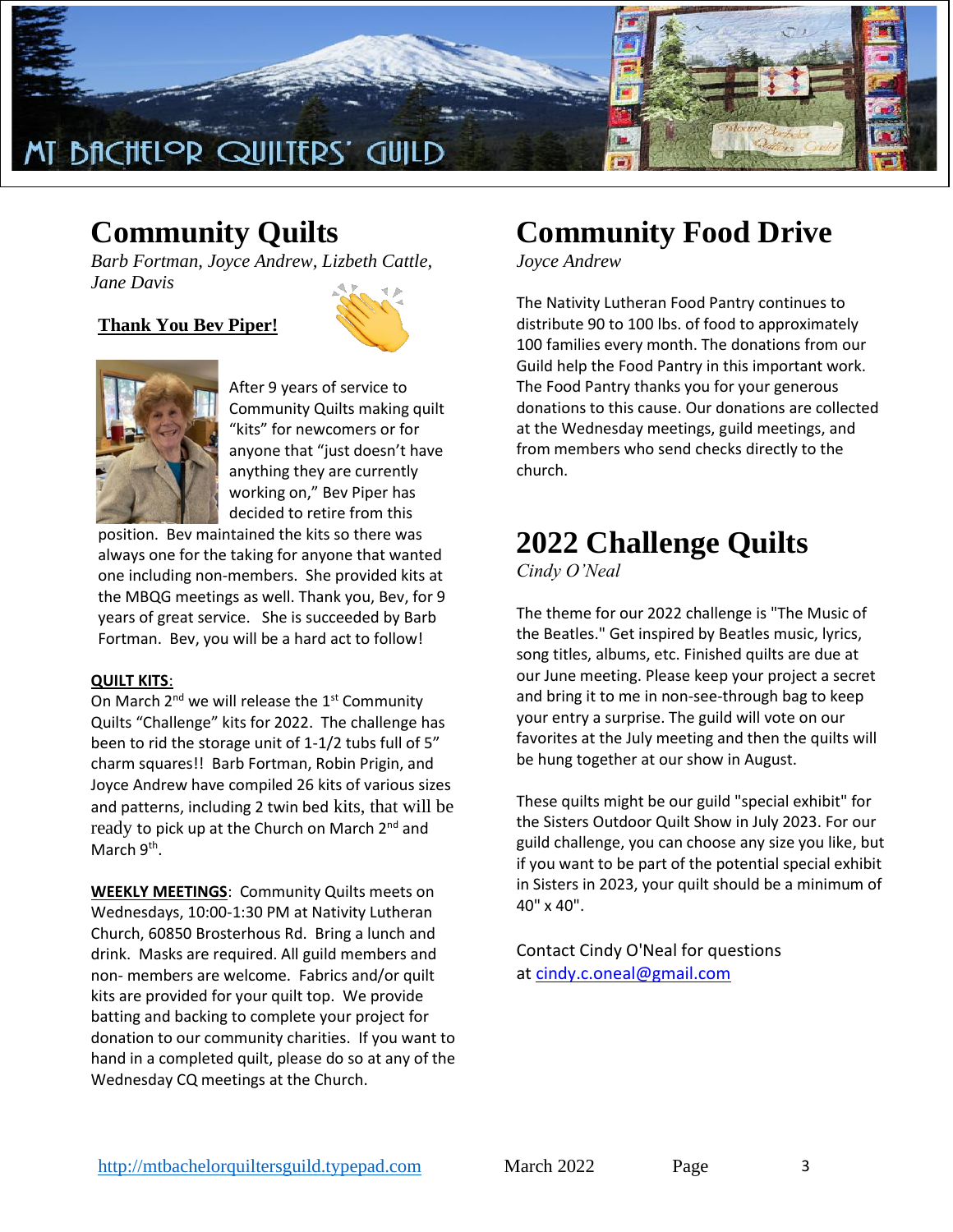

## **Guild Library**

*Mary Ella Strelchun*

Watching the video that Gloria Loughman presented for the 'Light Up Your Landscape' workshop opened a world of possibilities for fabric tile shapes, hues and graphic landscape details. Three times I changed my color palette and now, I am redoing the foreground the second time. While I am not as fast and project focused as my fellow quilters, I am enjoying the process. Browsing through our guild library, I skimmed several books on thread painting and embellishments.



In Stitched Textiles: Landscapes by Kathleen Matthews, MS Matthews shares her unique method of creating beautiful landscapes using quilting, dyeing and stitching techniques. She shows what materials are needed, and takes us

through her design process from taking reference photographs of landscapes through composition, identifying the light source and choosing fabrics and thread to create the scene.

We learn simple dyeing methods to create unique fabrics that are ideal for landscapes, and then learn how to transfer the design on to fabric, create a quilt and layer fabrics to create the various parts of a picture. Free machine embroidery is then used to create the effect, with hand embroidery sometimes employed for details. There is plenty of information on creating landscape elements such as water, skies, trees, hills and mountains, fields, flowers and buildings and more, and on depicting the four seasons.

### **March Birthdays**

- 03/02 Donna Wells
- 03/18 Sonia Jager
- 03/03 Libby Seitz
- 03/06 Peggy Robinson
- 03/12 Lynda Burns
- 03/13 Andrea Carpenter
- 03/14 Martha Sanders
- 03/15 Sally Freitag
- 03/19 Sally Black
- 03/24 Susan Mondry
- 03/25 Karen Foell
- 03/27 Kay Muraoka
- 03/30 Chris Moody

![](_page_3_Picture_22.jpeg)

## **Sunshine/Community Bulletin Board**

*Fern James*

Let Fern know if you know of anyone in the guild that could use a note as they are healing from loss, injury, or any other way we might reach out. [bcgiraffe@gmail.com](mailto:bcgiraffe@gmail.com)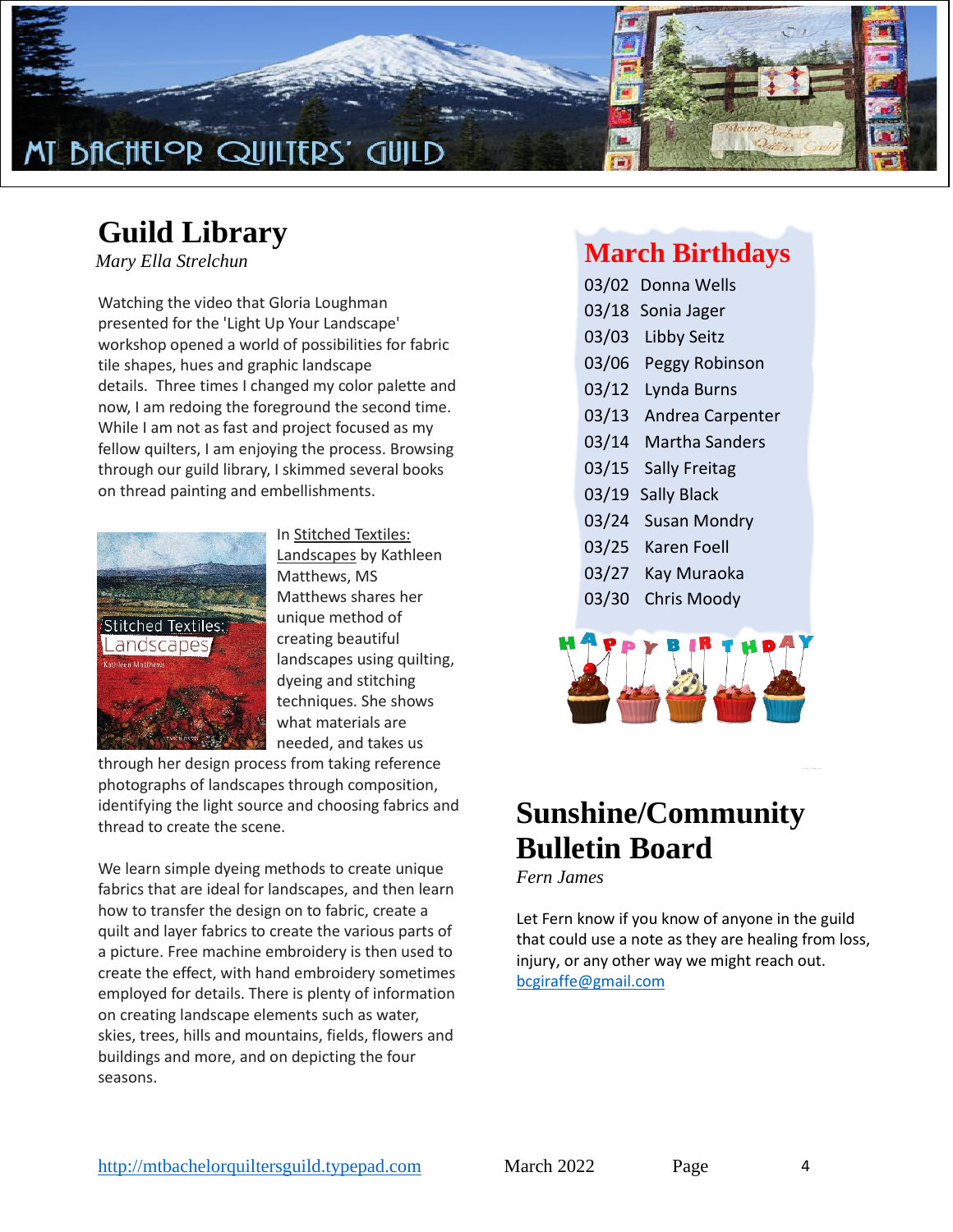![](_page_4_Picture_0.jpeg)

## **Quilt Retreat**

*Sandy Combs, Kay Muraoka*

Registration is now open for the Quilters' Day Camp to be held on Saturday, April 23<sup>rd</sup> from 9 am 'til 7 pm and Sunday, April 24<sup>th</sup> from 9 am 'til 5 pm. We are limited to 40 quilters but have room to expand if there is interest. You will get 4 feet of table space and lunch both days, plus cutting areas and pressing stations. We will enjoy two days of fellowship, fun and quality sewing time.

The cost for the two days will be a non-refundable \$50. If you want to join us on only one day, you are welcome to share your space with a friend. Just let us know who will be coming.

Please complete the registration form on page 10 of this newsletter and return it with your check payable to Mount Bachelor Quilters' Guild (MBQG). Mail both to Mount Bachelor Quilters' Guild, c/o Sandy Combs, 1027 NW Stonepine Drive, Bend, OR 97703. You can also pay with PayPal by making a \$51 donation on the Guild website, then email/mail in the registration form.

**Sandy Combs** - 530.414.4295 or email [sandycombs423@gmail.com](mailto:sandycombs423@gmail.com)

**Kay Muroaka** - 916.337.4271 or email [muroaka.kay@gmail.com](mailto:muroaka.kay@gmail.com)

# **Quilt Show, 2022**

We are beginning to plan for our 2022 Quilt show, which will take place on August 20<sup>th</sup>. Our wonderful raffle quilt, designed by Diana Knight and quilted by Kim McCray will soon be ready for viewing.

#### **We need chair people for the quilt show**

**committees.** Below is a list of opportunities. Sign up to chair one of these. We will help you fill your slots with volunteers. Maybe you have a friend who would like to work with you as co-chair. If you would like to take on one of these jobs, email Patti Stewart.

- 1. Quilt Frame Committee transport frames from storage to show and back.
- 2. PVC Pipe Quilt Display Committee work with Jill
- M. to transport and build this display system.
- 3. Quilt Check- in Committee (August 19<sup>th</sup> at Nativity Lutheran Church)
- 4. Pinning Committee (August 19<sup>th</sup> at Nativity Lutheran Church)
- 5. Hang large quilts from trees using our rope system
- 6. Publicity posters and media opportunities
- 7. Raffle Tickets
- 8. Information booth
- 9. Boutique Committee Diane Ottenfeld and Barb Fortman - Co-Chairs
- 10. Check-out Committee after show

# **The August Quilt Show needs everyone's help!**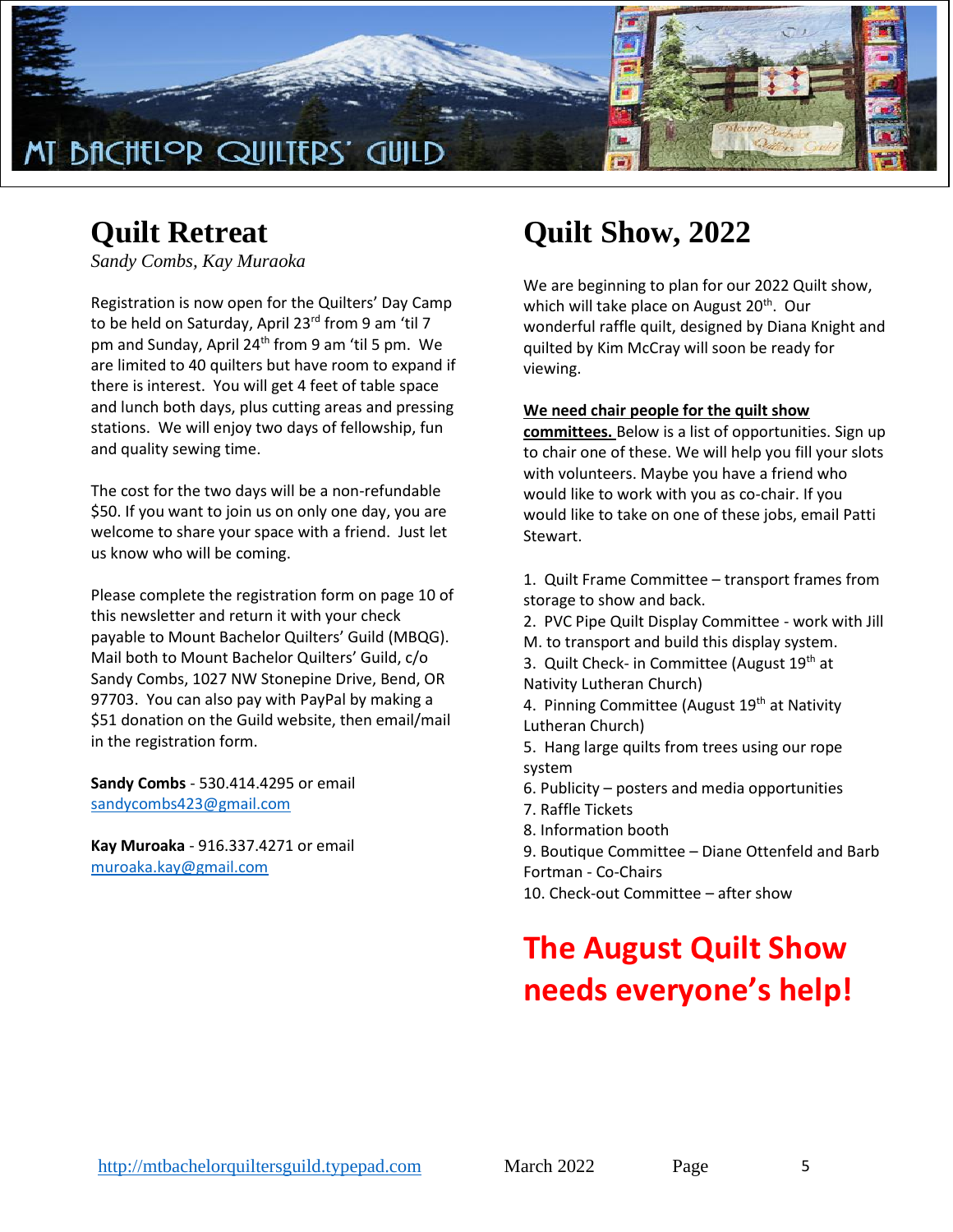![](_page_5_Picture_0.jpeg)

### **Workshops**

*Diana Knight*

I'm getting excited for Grace Errea's presentation on Monday, March 14th and then the workshop that she will present via Zoom the following two Saturday mornings! It will still be possible to join the workshop after viewing the March 14th presentation. Contact Diana Knight, pay for your workshop via PayPal on the guild's website, and order your kit from Grace. It should arrive in time for the hands-on part of the workshop!

### **Amazing Heat-Set Applique with Grace Errea March 19 & 26, 2022 9am-12 noon each day**

This Zoom workshop will be hosted by Grace Errea. The session on March 19 will be mostly lecture as Grace teaches us about the value of color in our projects and her innovative technique that eliminates fraying in raw-edge applique. The following week we will create a small project utilizing her technique with the kit provided. Small pieces of fabric will be all that you will need to provide. Workshop cost \$45 plus \$40 for kit. [http://www.amazingquiltsbygrace.com/colorful](http://www.amazingquiltsbygrace.com/colorful-birds-with-the-amazing-heat-set-technique-3-hr-workshop/)[birds-with-the-amazing-heat-set-technique-3-hr](http://www.amazingquiltsbygrace.com/colorful-birds-with-the-amazing-heat-set-technique-3-hr-workshop/)[workshop/](http://www.amazingquiltsbygrace.com/colorful-birds-with-the-amazing-heat-set-technique-3-hr-workshop/)

# **Sisters Outdoor Quilt Show**

*Martha Sanders*

Registration is now open for all quilts. Visit [www.SOQS.org](http://www.soqs.org/) to register your individual or special exhibit quilts.

![](_page_5_Picture_9.jpeg)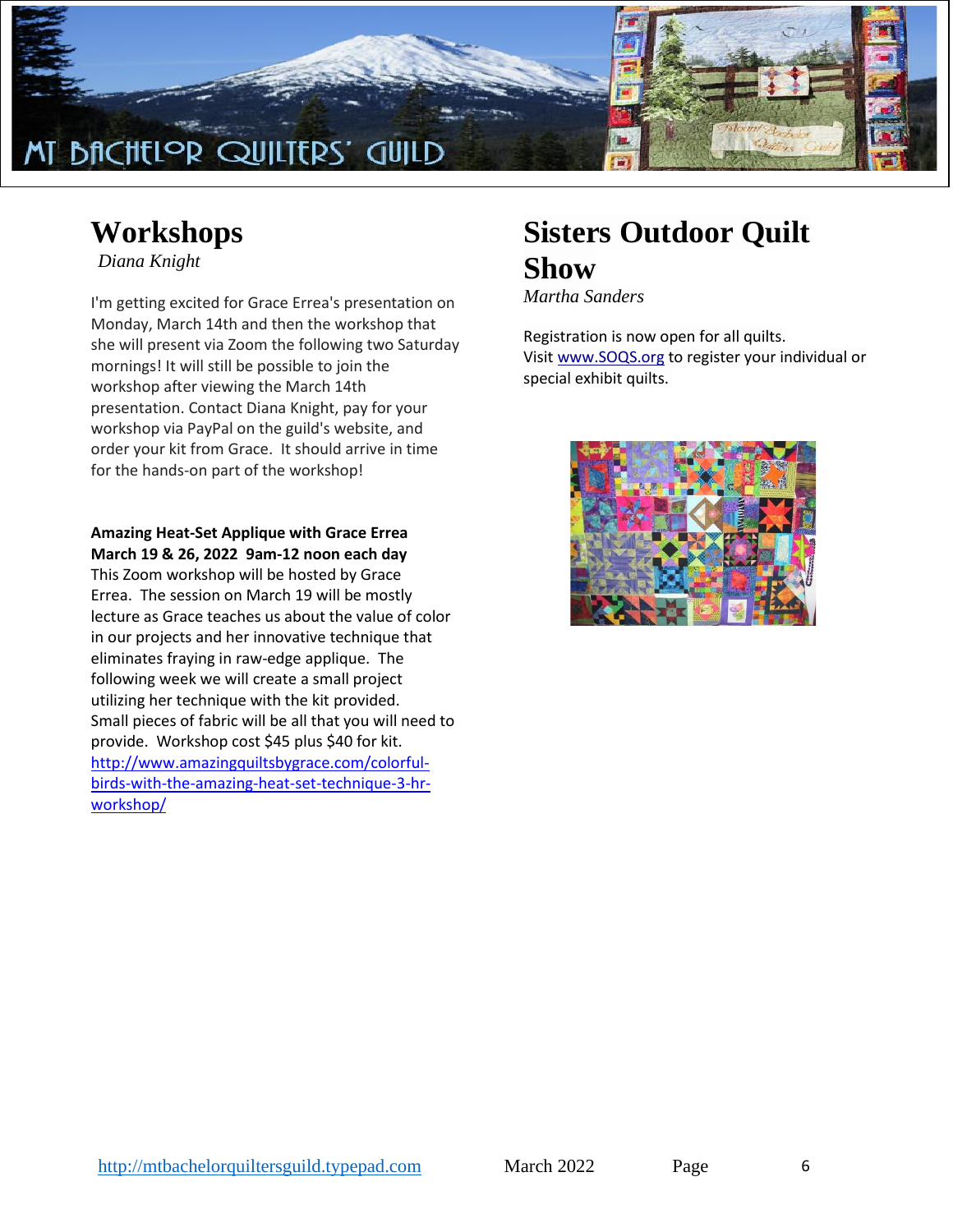![](_page_6_Picture_0.jpeg)

# **Member Quilting Services**

### **Corn Quilts!**

Member: Corni Quinlivan Email: [CorniQ@me.com](mailto:CorniQ@me.com) Phone (cell): [714-686-8604](tel:714-686-8604) Computer assisted Gammill/Statler Stitcher longarm quilting from edge-to-edge overall to custom designs. Thousands of patterns available!

### **Thread Dancing by Julia Jeans**

Member: Julia Jeans Email: [julia@threaddancing.com](mailto:julia@threaddancing.com) Phone: 541-728-1286 [http://www.threaddancing.com](http://www.threaddancing.com/)

Free motion long arm quilting services from simple all over designs to complex custom design and art quilting. Long arm classes and rentals are also available.

### **Windswept Quilting**

Member: Kim McCray Email: kimmccray@hotmail.com Phone: 541-390-1696 "Completing Your Quilts with Care." Hand Guided Long Arm Machine Quilting

### **Free Style Quilting Est. 2003**

Member: Tracy Mertes Email: [tracym@bendbroadband.com](mailto:tracym@bendbroadband.com) Phone: 541-771-8917 19976 Heron Loop Bend, OR 97702 Long Arm Machine Quilting Custom & Edge to Edge Designs

### **Kreative Design & Longarming**

Member: Karen Dougan (aka **KD**) Phone: 210-882-0886 [kd@kdlongarming.com](mailto:kd@kdlongarming.com)

### [https://www](https://www/)[.kdlongarming.com](http://www.kdlongarming.com/)

Edge-to-Edge Long Arm Machine Quilting and other Quilting Services

### **Memories to Quilts**

Member: Diane Ottenfeld Phone: 541-408-4738

#### <https://memoriestoquilts.com/>

At Memories to Quilts I convert collections of clothing, especially T-shirts, into lasting treasures. Our clothing provides a record of the lives we live. How and where we work, our travels and recreation, entertainment, and how we participate in our communities, are all represented in our clothes. They tell a story. Why not wrap yourself in memories? I also do quilt repair, binding, and complete unfinished projects. You can find me on Facebook and Instagram or visit my webpage.

### **Joyce Quilts**

Member: Joyce Andrew Longarm Edge to Edge and Custom Designs Reasonable Rates jh[andrew@hotmail.com](mailto:jhandrew@hotmail.com) 562-715-9163

[http://mtbachelorquiltersguild.typepad.com](http://mtbachelorquiltersguild.typepad.com/) March 2022 Page 7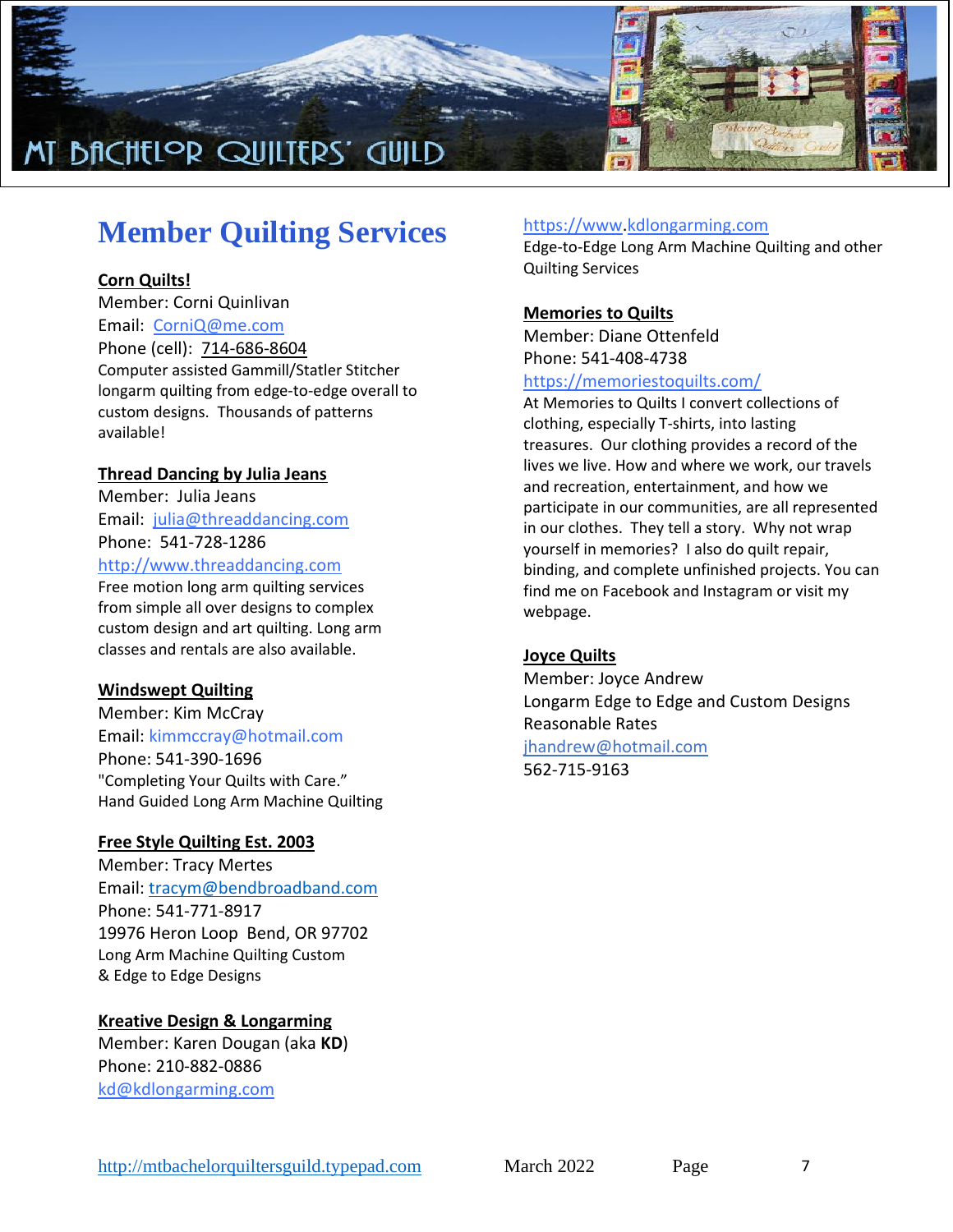![](_page_7_Picture_0.jpeg)

### *Many Thanks to Our Sponsoring Shops!*

#### **Cynthia's Sewing Center**

1245 SE Hwy 97 Bend (Division & 3rd St.) behind Zooka Dental Phone: 541-383-1999 [www.cscbend.com](http://www.cscbend.com/)

#### **Homestead Quilts**

Hwy. 97 La Pine Phone: 541-536-2360 [www.homesteadquiltsonline.com](http://www.homesteadquiltsonline.com/)

We are adding new fabrics and we really appreciate your visits. We are very sorry to say we are not going to have an official shop hop this spring again. However, we invite you to do your own group shop hop and give us a call with the dates. We will customize a special day for your group. We have plenty of parking and places in town to eat.

Quilting services are available or you can quilt your own quilt. Our knitting room is stocked full and we have a training room available. Remember 20% off on guild Tuesday. Cathy and Staff

#### **The Quilt Shack**

Tuesday - Saturday 10 a.m. to 4 p.m. 1211 NW Madras Hwy. Prineville Phone: 541-447-133 www.thequiltshack.com

#### **The Quilt Basket**

20225 Badger Road, Bend Phone: 541-383-4310 [www.thequiltbasket.com](http://www.thequiltbasket.com/)

#### Hello from The Quilt Basket!

Things in the quilt universe are sure in a state of flux - shipments we expected last fall are finally arriving,

prices are going up (AGAIN!), and now the news about Sew Many Quilts. Phew, nothing is constant except change, I guess, but my head is still spinning!

For all of you loyal SMQ shoppers, please be sure to stop by and let us know which fabric designers you particularly would love to see us carry, and classes and events you might like to see. We will do our best to help you feel at home on Bend's south side! We love all our customers and look forward to helping you make the quilt of your dreams.

#### **Stitchin' Post**

311 W. Cascade, Sisters Phone: 541-549-6061 [www.stitchinpost.com](http://www.stitchinpost.com/) Jean's blog [https://stitchinpost.com/blogs/stitchin-post](https://stitchinpost.com/blogs/stitchin-post-blog)[blog](https://stitchinpost.com/blogs/stitchin-post-blog)

As we get closer to spring, the new fabrics and other good things just keep rolling in! We've received several boxes of colorful new Pura Vida batiks from Anthology, Wallflower by Giucy Giuce, Grunge basics from Moda and Speckled basics from Ruby Star Society, and a new holiday line designed by Kelly Rae Roberts called Christmas Magic.

Jean's Dreaming in Color blog "Variety – The Spice of Life" posted this past month. This article was inspired by the shipment we received of new [Decostitch Elements](https://stitchinpost.com/search?type=product%2Cpage&q=decostitch*) fabric from Art Gallery and its variety of lights, darks, and bright hues.

The Sisters Outdoor Quilt Show posters and shirts have arrived! The quilt on the poster, "Creating Community," was designed and made by Janet MacConnell. This year's shirts are black, and feature the "Woodland Wonder" raffle quilt, made by the East of the Cascades Quilters in Sisters, using

Karla Alexander's "Inversion" pattern and "Sticks 'N Stones" batiks designed by Jean Wells. (We will also be receiving tote bags and fabric panels, but not until some time in June.)

Our online and in-person classes continue—be sure to check our website for new offerings

- [https://stitchinpost.com/collections/learn,](https://stitchinpost.com/collections/learn) or sign up for our e-newsletter on our homepage.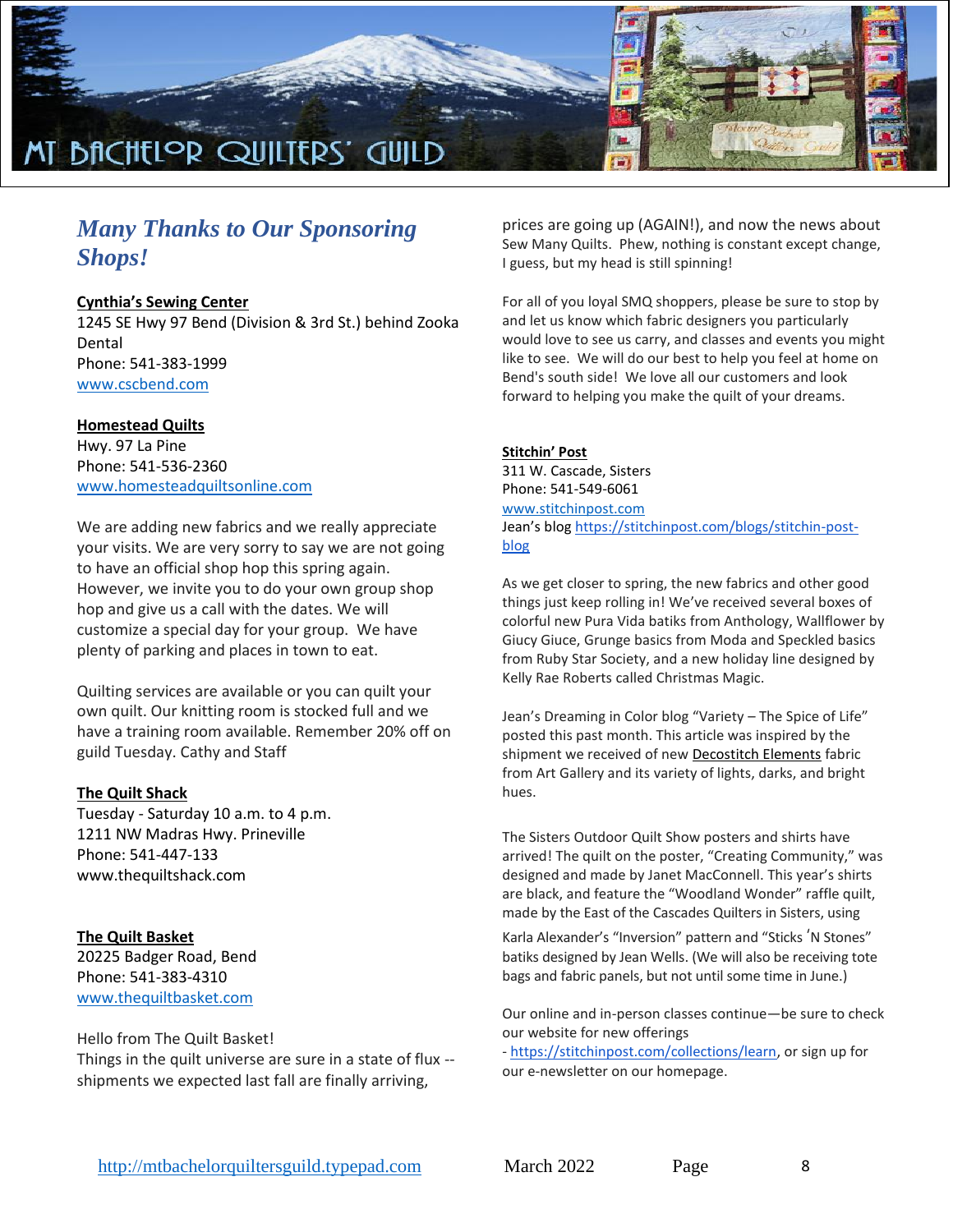![](_page_8_Picture_0.jpeg)

| <b>March 2022</b> |                                                             |                |                                                                          |                                                                  |                |                                                                         |  |  |
|-------------------|-------------------------------------------------------------|----------------|--------------------------------------------------------------------------|------------------------------------------------------------------|----------------|-------------------------------------------------------------------------|--|--|
| Sunday            | Monday                                                      | Tuesday        | Wednesday                                                                | Thursday                                                         | Friday         | Saturday                                                                |  |  |
|                   |                                                             | $\overline{1}$ | $\overline{2}$<br>Community<br>Quilters at<br>Nativity<br>Lutheran 10:00 | $\overline{3}$<br><b>Retreat Comm</b><br><b>Meeting</b>          | $\overline{4}$ | 5 <sup>5</sup>                                                          |  |  |
| $6\phantom{1}6$   | $\overline{7}$                                              | 8              | 9<br>Community<br><b>Quilters at</b><br>Nativity<br>Lutheran 10:00       | 10<br><b>Rope Bowl Class</b><br>Nativity<br>Lutheran 10-<br>1:30 | 11             | 12                                                                      |  |  |
| 13                | 14<br><b>Guild Meeting</b><br>via Zoom at<br>6:00           | 15             | 16<br>Community<br>Quilters at<br>Nativity<br>Lutheran 10:00             | 17 Erin Go Bragh                                                 | 18             | 19<br><b>Grace Errea</b><br>Workshop 9-<br>12 (Contact<br>Diana knight) |  |  |
| 20                | 21                                                          | 22             | 23<br>Community<br>Quilters at<br>Nativity<br>Lutheran 10:00             | 24<br>Retreat Comm.<br><b>Meeting</b>                            | 25             | 26<br><b>Grace Errea</b><br>Workshop 9-<br>12                           |  |  |
| 27                | 28<br><b>Guild Board</b><br><b>Meeting via</b><br>Zoom 6:00 |                |                                                                          |                                                                  |                |                                                                         |  |  |

 $\overline{\phantom{a}}$